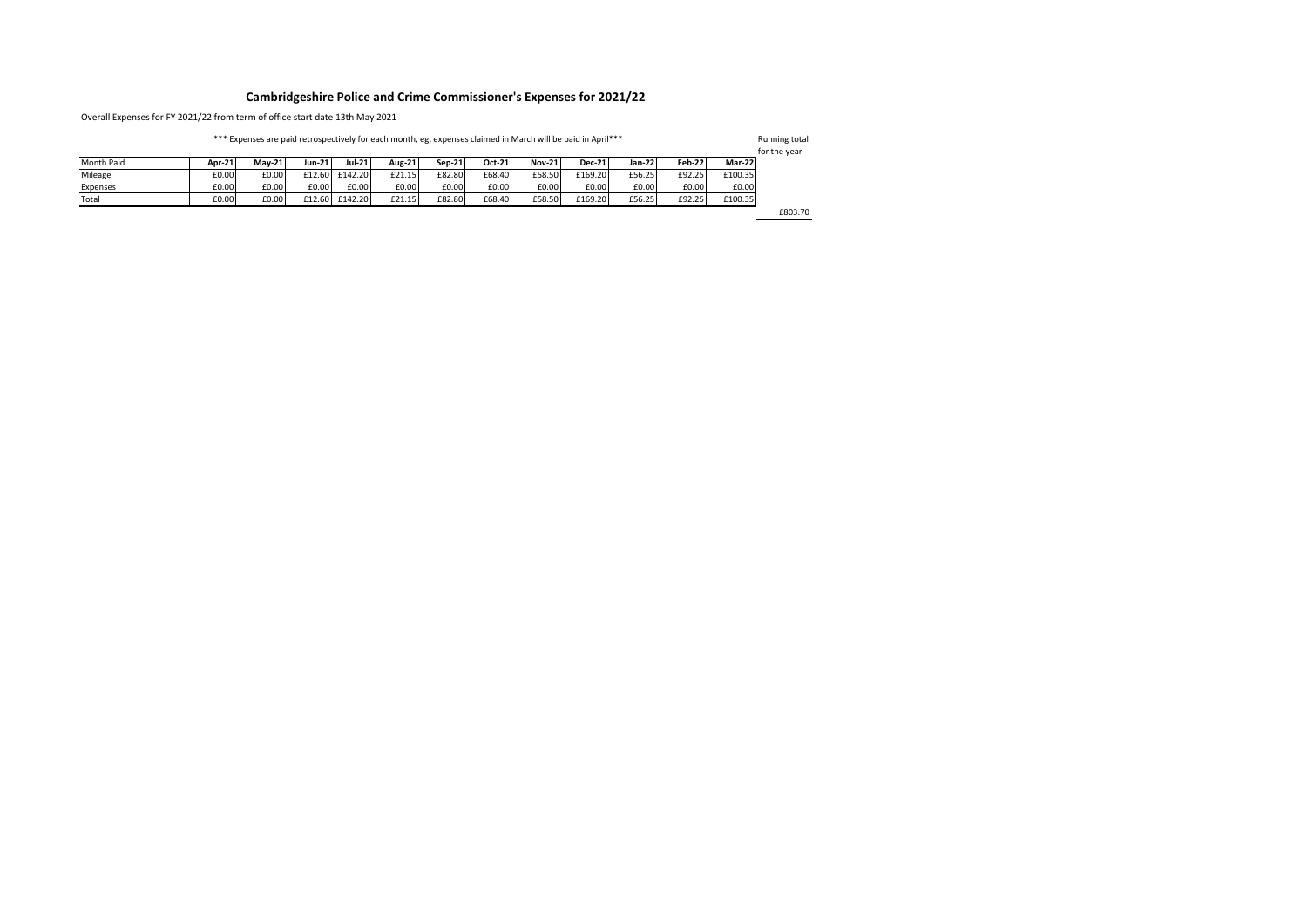|                      |                                                                                                                 |                                                                                                                                       | Column                      | Column                 |
|----------------------|-----------------------------------------------------------------------------------------------------------------|---------------------------------------------------------------------------------------------------------------------------------------|-----------------------------|------------------------|
|                      |                                                                                                                 |                                                                                                                                       | A<br>If your journey        | R<br>Official          |
|                      |                                                                                                                 |                                                                                                                                       | start/finish<br>point is at | Mileage                |
|                      | <b>Details of Journeys Made</b>                                                                                 |                                                                                                                                       | home, show                  | Claimed for<br>Payment |
|                      |                                                                                                                 |                                                                                                                                       | below the<br>number of      | (Mileage paid          |
|                      |                                                                                                                 |                                                                                                                                       | miles NOT                   | at 45p per<br>mile)    |
|                      | Normal commuting journey from Home to Office, Huntingdon (PE29 6NP) (normal place of duty) is 28 miles each way | Mileage Expenses Paid - MARCH 2022                                                                                                    | claimed for                 |                        |
| Date                 | Starting/Finish Point and Places Visited                                                                        | Reason                                                                                                                                |                             |                        |
| 02.02.22             | CB6 3WX Home to Sand Martin House Bittern Way, Peterborough PE2 8TY to Home                                     | To attend the Police and Crime Panel meeting                                                                                          |                             | 59                     |
| 16.02.22             | CB6 3WX Home to RA Latta Farms Ltd Bridge Farm, Holme Fen Drove, Colne, Huntingdon<br>Cambs PE28 3RE to Home    | Colme Farm visit as part of the Countryside Watch scheme                                                                              |                             | 32                     |
| 22.02.22             | CB6 3WX Home to The Gonville Hotel, Gonville Place, Cambridge CB1 1LY to Home                                   | Guest Speaker at the Rotary Club of Cambridge                                                                                         |                             |                        |
| 23.02.22             | CB6 3WX Home to Bottisham Village College, Lode Road, Bottisham Cambridge to Home                               | To meet and speak with teachers and students around the effects of anti                                                               |                             | 33                     |
|                      |                                                                                                                 | social behaviour<br>PCC Visit to the CCTV Control Room, Peterborough as requested by Fenland                                          |                             | 38                     |
| 28.02.22             | CB6 3WX Home to Eco Innovation Centre Peterscourt, City Rd, Peterborough PE1 1SA                                | Community safety Partnership                                                                                                          |                             | 61                     |
|                      |                                                                                                                 | <b>Total Miles</b>                                                                                                                    |                             | 223                    |
|                      |                                                                                                                 | <b>Total Paid</b>                                                                                                                     |                             | 100.35                 |
|                      |                                                                                                                 | Mileage Expenses Paid - FEBRUARY 2022                                                                                                 |                             |                        |
| Date<br>07.01.222    | Starting/Finish Point and Places Visited<br>CB6 3WX Home to Park & Ride, Butt Lane, Milton to home CB6 3WX      | Reason<br>Meeting with a Photographer                                                                                                 |                             | 26                     |
| 17.01.22             | CB6 3WX Home to the Hub, Cambourne Community Centre at Cambourne CB23                                           | To attend a Community Policing meeting with Cllrs                                                                                     |                             | 49                     |
| 19.01.22             | 6GW to home CB6 3WX<br>CB6 3WX Home to Alconbury Memorial Hall, Alconbury PE28 4EQ to home CB6                  |                                                                                                                                       |                             |                        |
|                      | 3WX                                                                                                             | To attend Alconbury Neighbourhood Watch Group                                                                                         |                             | 53                     |
| 24.01.22             | CB6 3WX Home to Soham Town Council, Soham CB7 9PL to home.                                                      | To attend meeting with Cllr Charles Warner Re anti-social behaviour                                                                   |                             | 15                     |
| 28.01.22             | CB6 3WX Home to Chimes Coffee Shop PE7 8FF to home CB6 3WX                                                      | To meet with the Parish Clerk to discuss Policing in and around<br>Hampton & onto Thorpe Wood Police Station to meet Cllr Fenner & Mr |                             |                        |
|                      |                                                                                                                 | Almeida                                                                                                                               |                             | 62                     |
|                      |                                                                                                                 | <b>Total Miles</b>                                                                                                                    |                             | 205                    |
|                      |                                                                                                                 | <b>Total Paid</b>                                                                                                                     |                             | 92.25                  |
|                      |                                                                                                                 | Mileage Expenses Paid - JANUARY 2022                                                                                                  |                             |                        |
| Date                 | Starting/Finish Point and Places Visited                                                                        | Reason                                                                                                                                |                             |                        |
| 02.12.21             | CB6 3WX Home to Whittlesey Town Council Offices to The Lightbox Peterborough<br>to Home CB6 3WX                 | Meeting with Cllr Connor to better understand concerns regarding<br>Road Safety / Attended an interview with Peterborough Matters     |                             | 60                     |
| 03.12.21             | CB6 3WX Home to Neale-Wade Academy March PE15 9PX to Home CB6 3WX                                               | To promote the Police and Crime Plan                                                                                                  |                             | $\overline{37}$        |
| 06.12.21             | CB6 3WX Home to BBC Radio Cambridgeshire CB40WZ to Home CB63WX                                                  | Attended the studio to introduce the Police & Crime Plan with                                                                         |                             |                        |
|                      |                                                                                                                 | emphasis on the communities section                                                                                                   |                             | 28                     |
|                      |                                                                                                                 | <b>Total Mile</b><br><b>Total Paid</b>                                                                                                |                             | 125<br>56.25           |
|                      |                                                                                                                 |                                                                                                                                       |                             |                        |
| 04.11.21             | CB6 3WX Home to Cromwell Community College, Wenny Rd, Chatteris PE16 6UU                                        | Mileage Expenses Paid - DECEMBER 2021<br>Fenland & East Cambs Youth Advisory Board Question Time                                      |                             | $_{22}$                |
| 08.11.21             | and return to CB6 3WX home.<br>CB6 3WX - to Sand Martin House, Bittern Way, Peterborough PE2 8TY and return     | Police & Crime Plan Confirnation Hearing                                                                                              | $\Omega$                    | 59                     |
| 09.11.21             | to CB6 3WX home<br>CB6 3WX The Garden House, Gravel Walk, Minster Precincts, Peterborough, PE1                  | Public engagement with BID, The Lightbox, The Light Project, Youth                                                                    | o                           |                        |
|                      | 1YU and return to CB6 3WX home.<br>Home CB6 3WX to Sand Martin House, Bittern Way, Peterborough (PE2 8TY) and   | Community Fund, Mtg with Residents of Burghley Road, Peterborough                                                                     | $\Omega$                    | 62                     |
| 15.11.21             | return to CB6 3WX home                                                                                          | Cambridgeshire Police and Crime Panel meeting                                                                                         | o                           | 59                     |
| 17:11:21             | Home CB63WX to Ufford Village Hall, Main Street Ufford, Stamford PE9 3BH and<br>return to CB6 3WX home          | <b>Barnack Ward Group Meeting</b>                                                                                                     | c                           | 80                     |
| 25.11.21             | Home CB6 3WX to Peterborough Town Hall, Bridge St Peterborough and return to<br>CB6 3WX to home.                | Attending White Ribbon Event at Peterborough Town Hall                                                                                | $\theta$                    |                        |
| 30.11.21             | Home CB6 3WX to St Columbus Church, Downing Street, Cambridge and return to                                     | Opening and speech to the Welfare and Vulnerability in the night-time                                                                 |                             | 61                     |
|                      | Home CB6 3WX                                                                                                    | economy.                                                                                                                              | o                           | 33                     |
|                      |                                                                                                                 | <b>Total Miles</b>                                                                                                                    | $\Omega$                    | 376                    |
|                      |                                                                                                                 | <b>Total Paid</b>                                                                                                                     |                             | 169.20                 |
|                      | Home CB6 3WX to The Risby Bus Stop, Bretton, Peterborough PE3 8NN to Home                                       | Mileage Expenses Paid - NOVEMBER 2021                                                                                                 |                             |                        |
| 09.10.21             | CB6 3WX                                                                                                         | To attend a Bretton Speedwatch session with Cllr Warrer                                                                               | o                           | 71                     |
| 27.10.21             | Home CB6 3WX to Sand Martin House, Bittern Way, Peterborough, PE2 8TY to<br>Home CB6 3WX                        | To attend the Cambridgeshire and Peterborough Combined Authority<br>Board (public)                                                    | o                           | 59                     |
|                      |                                                                                                                 |                                                                                                                                       |                             |                        |
|                      |                                                                                                                 | <b>Total Miles</b><br><b>Total Paid</b>                                                                                               |                             | 130<br>58.50           |
|                      |                                                                                                                 | Mileage Expenses Paid - OCTOBER 2021                                                                                                  |                             |                        |
| 15.09.21             | Home CB6 3WDX to Sand Martin Hse, Bittern Way, Peterborough PE2 8TY to<br>Home CB6 3WX                          | Cambridgeshire Police and Crime Panel Meeting                                                                                         | $\Omega$                    | 59                     |
| 24.09.21             | The Priorty Centre, St Neots, PE19 2BH to Home CB6 3WX                                                          | Meet with Clirs at St Neots, Clirs Paul Davies, Clir Barry Chapman and<br>Cllr Delphone Johnson and Cllr Stephen Ferguson             |                             | 32                     |
| 29.09.21             | PE15 8NQ to Hussaini Islamic Centre, 2 Burton St, Peterborough PE1 5HD to Home                                  |                                                                                                                                       | $\Omega$                    | 61                     |
|                      | CB6 3WX                                                                                                         | To attend the Joint Mosque Group Service                                                                                              |                             |                        |
|                      |                                                                                                                 | <b>Total Mile</b>                                                                                                                     |                             | 152                    |
|                      |                                                                                                                 | <b>Total Paid</b>                                                                                                                     |                             | 68.40                  |
|                      |                                                                                                                 | Mileage Expenses Paid - SEPTEMBER 2021                                                                                                |                             |                        |
|                      | Home CB63WX to Peterborough Train Station PE1 1QL to 193 Dogsthorpe Rd, PE1                                     |                                                                                                                                       | $\overline{0}$              |                        |
| 12.08.21<br>18.08.21 | 3AT to Home CB63WX<br>Home CB63WX to P'borough Cathedral PE1 1XS to Home CB63WX                                 | Meeting with Paul Bristow MP<br>Meeting/engagement at Peterborough Cathedral                                                          | $\circ$                     | 61<br>62               |
| 25.08.21             | Home CB63WX to Sand Martin Hse P'borough PE2 8TY                                                                | <b>Combined Authority Meeting</b>                                                                                                     | $\circ$                     | 30<br>31               |
| 25.08.21             | Sand Martin House PE2 8TY to PE1 1YX to Home CB6 3WX                                                            | Meeting with Cllr Wayne Fitzgerald                                                                                                    | $\circ$                     |                        |
|                      |                                                                                                                 |                                                                                                                                       |                             |                        |
|                      |                                                                                                                 | <b>Total Miles</b>                                                                                                                    | $\overline{0}$              | 184                    |
|                      |                                                                                                                 | <b>Total Paid</b><br>Mileage Expenses Paid - AUGUST 2021                                                                              |                             | 82.80                  |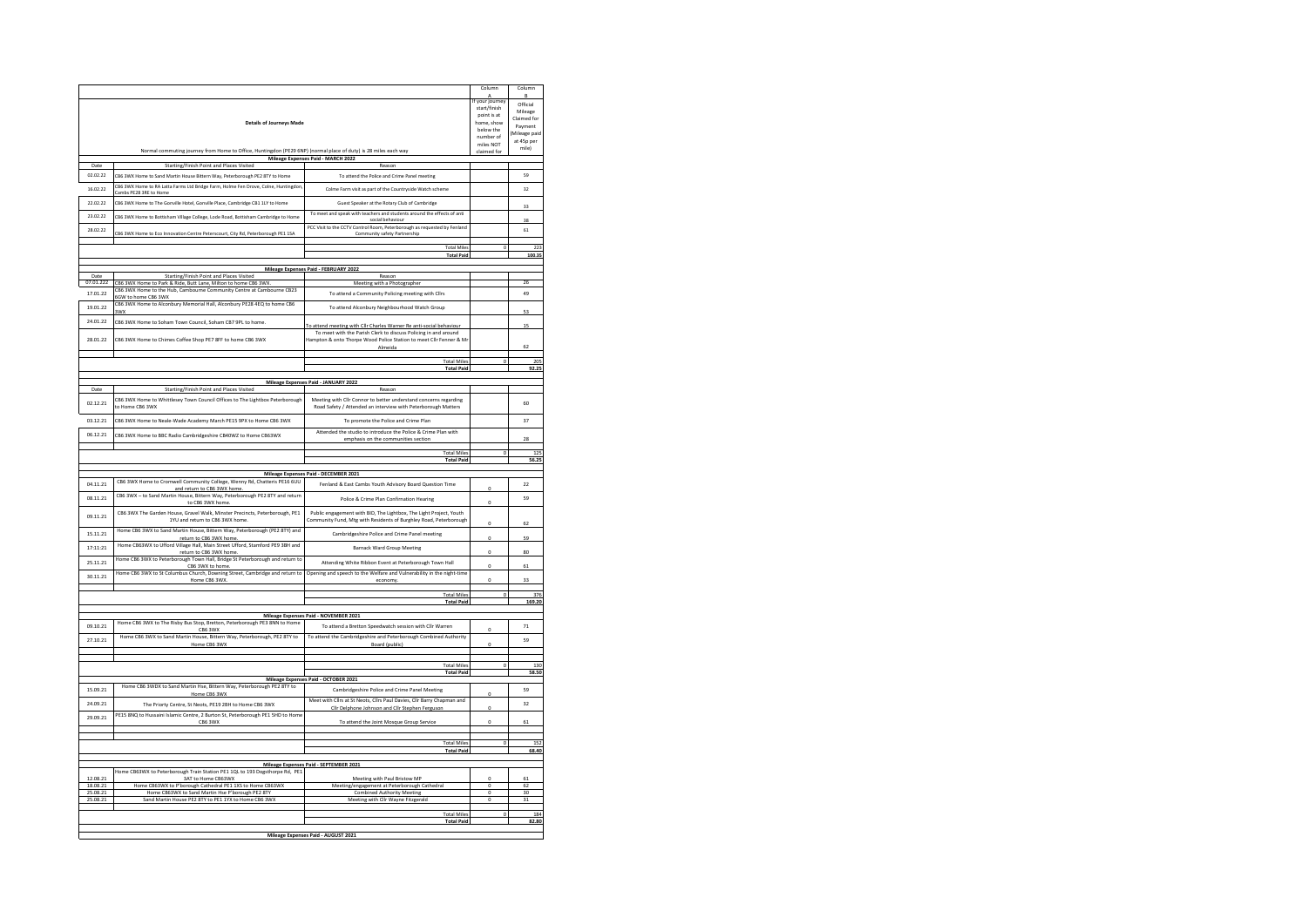| 02.07.21                           | Home CB6 3WX to Scotsdales, Great Shelford CB225JT to Home CB6 3WX                                           | Visit to Garden Centre                                           | $\Omega$   | 47             |  |  |  |  |
|------------------------------------|--------------------------------------------------------------------------------------------------------------|------------------------------------------------------------------|------------|----------------|--|--|--|--|
|                                    |                                                                                                              |                                                                  |            |                |  |  |  |  |
|                                    |                                                                                                              | <b>Total Miles</b>                                               | $\Omega$   | 47             |  |  |  |  |
|                                    |                                                                                                              | <b>Total Paid</b>                                                |            | 21.15          |  |  |  |  |
|                                    |                                                                                                              |                                                                  |            |                |  |  |  |  |
|                                    |                                                                                                              | Mileage Expenses Paid - JULY 2021                                |            |                |  |  |  |  |
| 03.06.21                           | Home CB6 3WX to Orton Goldhay PE2 5QP and PE7 8BT to CB6 3WX                                                 | Public Walkabout - Orton Goldhav                                 | $\circ$    | 62             |  |  |  |  |
| 07.06.21                           | Home CB6 3WX to Arbury Town Car park PE25OP to CB6 3WX                                                       | Peterborough City Council AGM & Mayor Making Event               | $\circ$    | 56             |  |  |  |  |
| 18.06.21                           | Home CB6 to Copse Court, Thorpe Wood, P'boro PE3 6SF to home CB6 3WX                                         | Visit victim and witness Hub and Embrace Child Victirms of Crime | $\circ$    | 69             |  |  |  |  |
| 21.06.21                           | Home CB6 3WX to Wisbech PE13 5BS and PE13 4AD to home CB6 3WX                                                | Visit various locations with NFU                                 | $\circ$    | 73             |  |  |  |  |
| 23.06.21                           | Home CB6 3WX to Wisbech Hg St PE13 1DB to home CB6 3WX                                                       | Walkabout around the town                                        | $\Omega$   | 56             |  |  |  |  |
|                                    |                                                                                                              |                                                                  |            |                |  |  |  |  |
|                                    |                                                                                                              | <b>Total Miles</b>                                               | $\Omega$   | 316            |  |  |  |  |
|                                    |                                                                                                              | <b>Total Paid</b>                                                |            | 142.20         |  |  |  |  |
|                                    |                                                                                                              |                                                                  |            |                |  |  |  |  |
|                                    | Mileage Expenses Paid - JUNE 2021                                                                            |                                                                  |            |                |  |  |  |  |
| 20.05.21                           | Home to office to Cambridge (CB1 1JG) to home                                                                | Public Walkabout - Mill Road Cambrdge                            | 56         | $\overline{7}$ |  |  |  |  |
| 26.05.21                           | Home to office to Peterborough Arena (PE2 6XE) to home<br>Peterborough City Council AGM & Mayor Making Event |                                                                  | 56         | 21             |  |  |  |  |
|                                    |                                                                                                              |                                                                  |            |                |  |  |  |  |
|                                    |                                                                                                              | <b>Total Miles</b>                                               | 112        | 28             |  |  |  |  |
|                                    |                                                                                                              | <b>Total Paid</b>                                                |            | 12.60          |  |  |  |  |
|                                    |                                                                                                              |                                                                  |            |                |  |  |  |  |
|                                    |                                                                                                              | Mileage Expenses Paid - MAY 2021                                 |            |                |  |  |  |  |
|                                    | Not Applicable                                                                                               |                                                                  |            |                |  |  |  |  |
|                                    |                                                                                                              |                                                                  |            |                |  |  |  |  |
|                                    |                                                                                                              |                                                                  |            |                |  |  |  |  |
|                                    |                                                                                                              | <b>Total Miles</b>                                               | $\sqrt{2}$ | $\Omega$       |  |  |  |  |
|                                    |                                                                                                              | <b>Total Paid</b>                                                |            | 0.00           |  |  |  |  |
|                                    |                                                                                                              |                                                                  |            |                |  |  |  |  |
| Mileage Expenses Paid - APRIL 2021 |                                                                                                              |                                                                  |            |                |  |  |  |  |
|                                    | Not Applicable                                                                                               |                                                                  |            |                |  |  |  |  |
|                                    |                                                                                                              |                                                                  |            |                |  |  |  |  |
|                                    |                                                                                                              |                                                                  |            |                |  |  |  |  |
|                                    |                                                                                                              | <b>Total Miles</b>                                               | $\Omega$   | $\Omega$       |  |  |  |  |
|                                    |                                                                                                              | <b>Total Paid</b>                                                |            | 0.00           |  |  |  |  |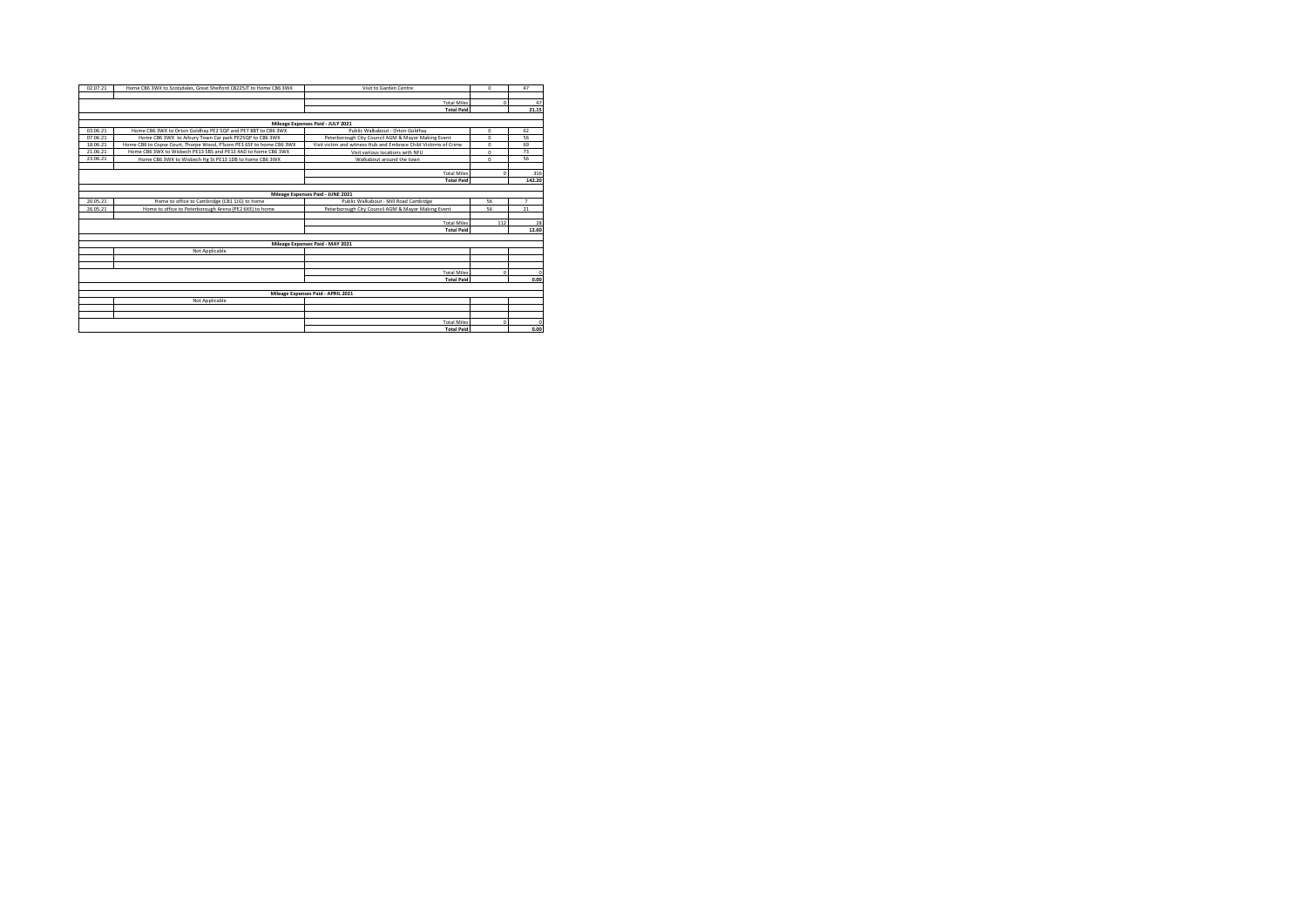|      | <b>DETAILS OF EXPENSES</b>            |              |       |
|------|---------------------------------------|--------------|-------|
|      |                                       |              |       |
|      | Reason for Claim                      |              | £     |
| Date | Expenses paid - MARCH 2022            |              |       |
|      | No expenses claimed                   |              |       |
|      |                                       |              |       |
|      |                                       |              |       |
|      |                                       | Total        | £0.00 |
|      | Expenses paid - FEBRUARY 2022         |              |       |
|      | No expenses claimed                   |              |       |
|      |                                       |              |       |
|      |                                       |              |       |
|      | Expenses paid - JANUARY 2022          | <b>Total</b> | £0.00 |
|      | No expenses claimed                   |              |       |
|      |                                       |              |       |
|      |                                       |              |       |
|      |                                       | <b>Total</b> | £0.00 |
|      | <b>Expenses paid - DECEMBER 2021</b>  |              |       |
|      | No expenses claimed                   |              |       |
|      |                                       |              |       |
|      |                                       |              |       |
|      |                                       | Total        | £0.00 |
|      | Expenses paid - NOVEMBER 2021         |              |       |
|      | No expenses claimed                   |              |       |
|      |                                       |              |       |
|      |                                       | <b>Total</b> | £0.00 |
|      | Expenses paid - OCTOBER 2021          |              |       |
|      | No expenses claimed                   |              |       |
|      |                                       |              |       |
|      |                                       |              |       |
|      |                                       | Total        | £0.00 |
|      | <b>Expenses paid - SEPTEMBER 2021</b> |              |       |
|      | No expenses claimed                   |              |       |
|      |                                       |              |       |
|      |                                       | Total        | £0.00 |
|      |                                       |              |       |
|      | Expenses paid - AUGUST 2021           |              |       |
|      | No expenses claimed                   |              |       |
|      |                                       |              |       |
|      |                                       |              |       |
|      |                                       | <b>Total</b> | £0.00 |
|      |                                       |              |       |
|      | Expenses paid - JULY 2021             |              |       |
|      | No expenses claimed                   |              |       |
|      |                                       |              |       |
|      |                                       | Total        | £0.00 |
|      |                                       |              |       |
|      | Expenses paid - JUNE 2021             |              |       |
|      | No expenses claimed                   |              |       |
|      |                                       |              |       |
|      |                                       |              |       |